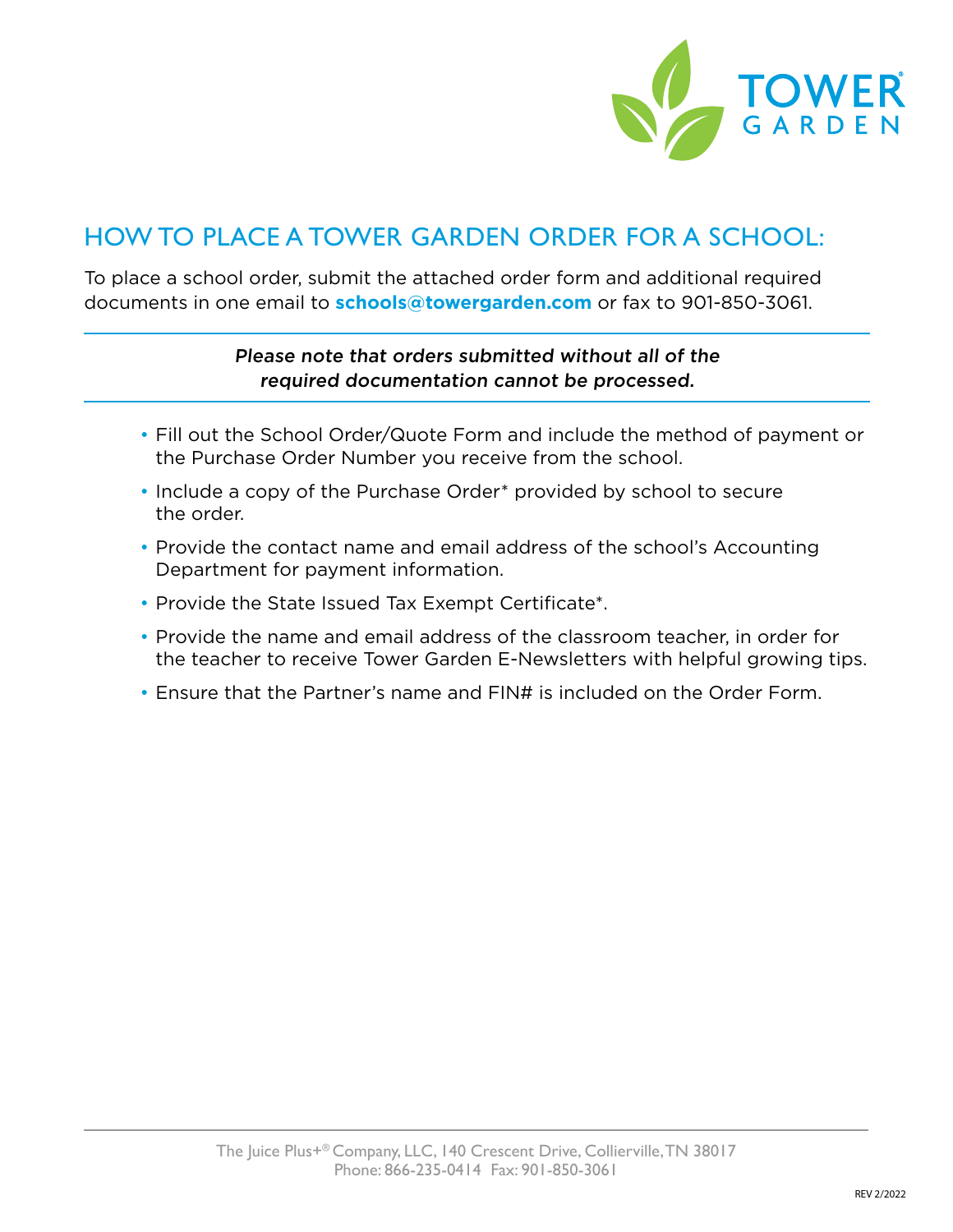

## FREQUENTLY ASKED QUESTIONS

#### What is a Purchase Order and who submits it?

\***Purchase Order (PO)** is a document issued by a buyer (the school placing the order) to a seller (The Juice Plus+ Company), indicating how many Tower Gardens and accessories they are purchasing. A physical copy of the Purchase Order is required.

- We only accept POs from schools and educational organizations.
- Purchase Orders serve as an agreement to remit payment for products within 30 days. We ship the order prior to payment and invoice the school. The Accounts Payable information is **required** for invoicing.
- If payment is not received within 90 days, the transaction is submitted to a collections agency.

Note: Commissions and Purchase Volume (PV) are paid on school orders once we receive payment. Your commission shows as a Commission Adjustment on your Earnings Summary Statement, and is not displayed on your VO Dashboard. If the order goes to collections for nonpayment, no commission

is paid and no PV is earned.

### Why is a document required if a school is tax exempt?

\***State Issued Tax Exempt Certificate** – Many states grant sales tax exemption to schools and educational and nonprofit organizations. In order for us to remove taxes from an order, we must have the State Issued Tax Exemption Certificate on file. The ship to address must be the same as the address on the State Issued Tax Exemption Certificate.  $*501(c)(3)$  forms are for Federal Tax Exemption, not for state tax, and cannot be used in lieu of the State Issued Exemption Certificate.

- We are unable to remove taxes on online orders. Please submit via fax or email along with the School Order Form and all other required documents.
- These states do not have sales tax or do not allow tax exemption status for schools: Arizona, Arkansas, California, Delaware, Oregon, Montana, New Hampshire, North Carolina, and South Carolina.

### I sent in an order and neither the school nor I have received an Order Confirmation?

- An email will be sent to confirm that your order has been received.
- Please allow 5-7 business days for the order to be processed and shipped.
- An Order Confirmation email will be sent to the teacher and to you once the order has been processed. Once shipped, an email with the invoice and tracking information is sent to the teacher, the billing contact, and you.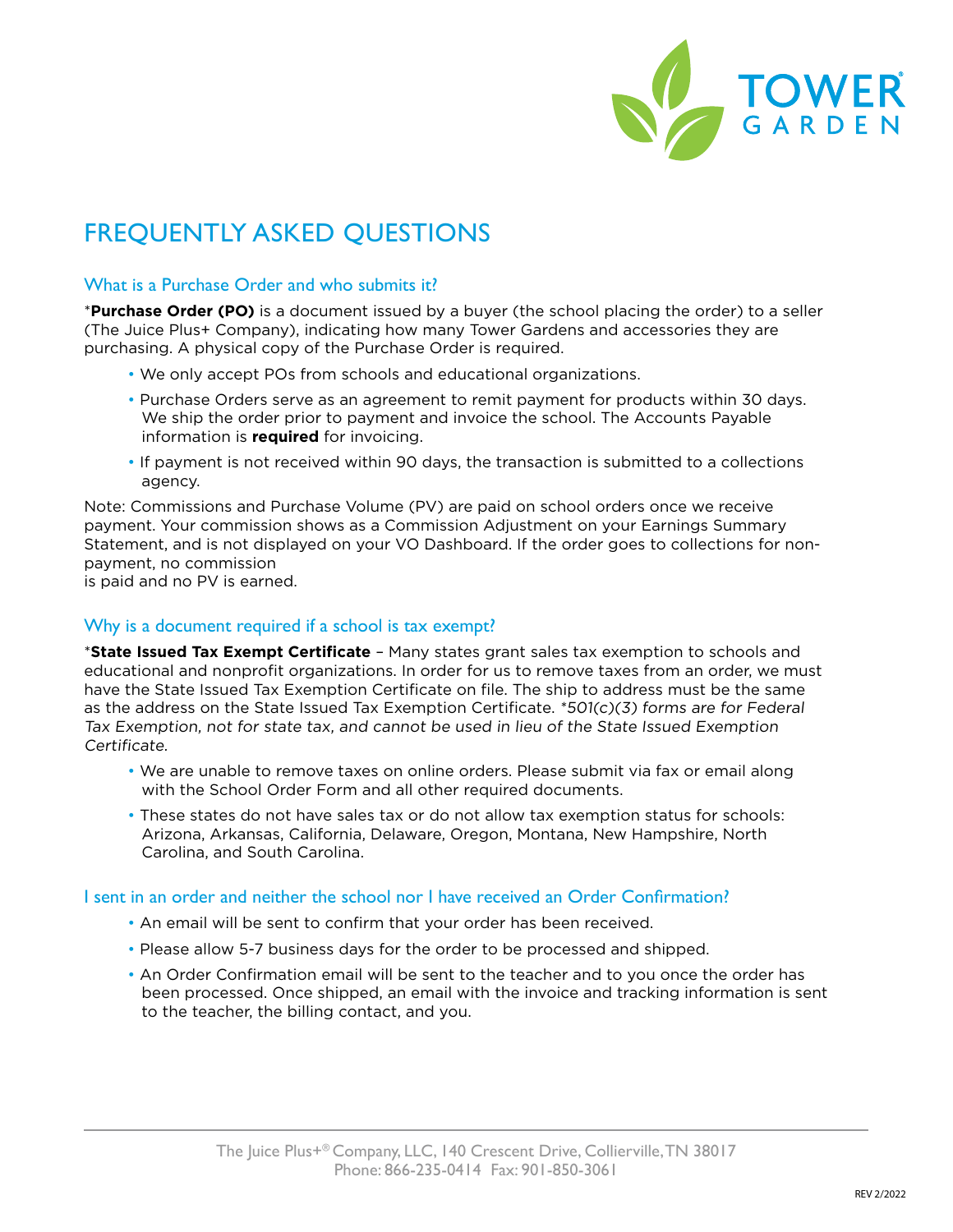# **FIND THE TOWER GARDEN THAT'S RIGHT FOR YOU**



### **Tower Garden HOME Growing System**

**Designed for:** Indoor growing

**Recommended Crops:** Baby greens, large greens, herbs, some flowers

**Included Components:** Reservoir, tower, seedling starter kit, Tower Garden Mineral Blend plant food, pump, timer, pH test kit, pH adjusters, LED grow lights, water monitor

**LED Grow Lights:** Included

**Water Level Monitor:** Included

**Baby Greens Extension Kit:** Two baby greens sections included

**Wheels:** Built in

**Reservoir Volume:** 13 Gallons

**Planting Ports:** 32 (16 full-size + 16 baby greens)

**Dimensions:** 58" x 24" x 24"

**Price:** \$1,020

Suggested additional supplies and accessories for indoor growing with **Tower Garden HOME**:

- Tower Garden® Mineral Blend
- Rock Wool Cubes (98)
- Rock Wool Cubes Case *(30 sheets of 98)*
- Net Pots (30)

### **Tower Garden FLEX Growing System**

**Designed for: Outdoor growing** Indoor growing with optional LED grow lights

**Recommended Crops:** Fruiting crops, large greens, herbs, flowers, baby greens

**Included Components:** Reservoir, tower, seedling starter kit, Tower Garden Mineral Blend plant food, pump, timer, pH test kit, pH adjusters

**LED Grow Lights:** Optional

**Water Level Monitor:** Not compatible

**Baby Greens Extension Kit: Optional** 

**Wheels:** Optional: Tower Garden Dolly

**Reservoir Volume:** 20 Gallons

**Planting Ports:** 20 (expandable to 28 with the Extension Kit or 52 with the Baby Greens Extension kit)

**Dimensions:** 55" x 30" x 30"

**Price:** \$670

Suggested additional supplies and accessories for outdoor growing with **Tower Garden FLEX**:

- Support Cage
- Extension Kit
- Tower Garden® Mineral Blend
- Tower Garden® Dolly
- Rock Wool Cubes (98)
- Rock Wool Cubes Case *(30 sheets of 98)*
- Net Pots (30)

*If your purchase is greater than \$1,000, you'll receive 98 Rock Wool Cubes and 30 Net Pots at no charge.*